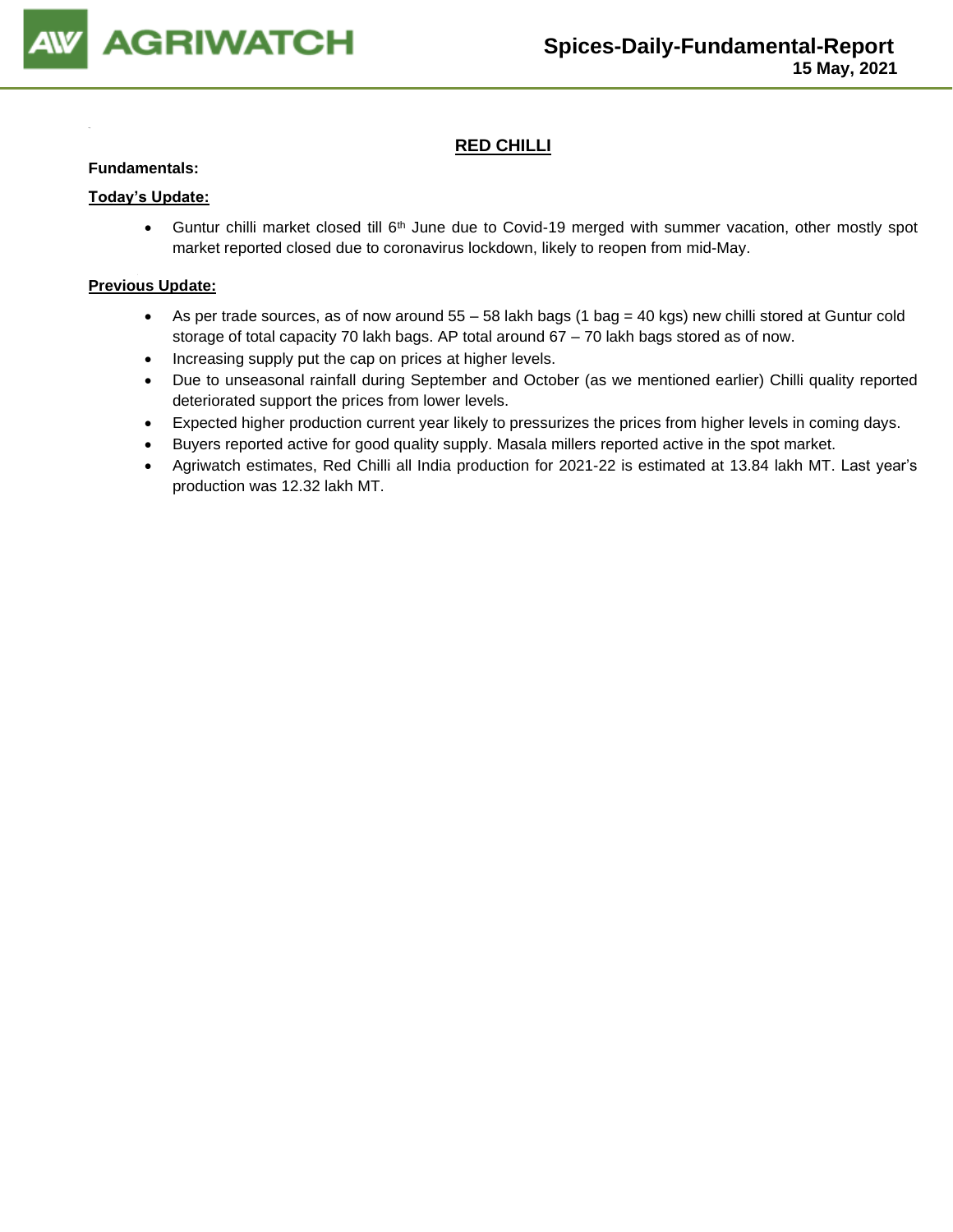

|                       |                  |                             |                 |             | Red Chilli Spot Market Prices(Loose): (Rs/Qtl) |                 |                              |  |  |  |  |  |  |
|-----------------------|------------------|-----------------------------|-----------------|-------------|------------------------------------------------|-----------------|------------------------------|--|--|--|--|--|--|
|                       |                  |                             | $14 -$          | 14-May-     | 12-May-                                        | 12-May-         |                              |  |  |  |  |  |  |
| <b>State</b>          | <b>Centre</b>    | Grade                       | May-21          | 21          | 21                                             | 21              | Change                       |  |  |  |  |  |  |
|                       |                  |                             | Low             | <b>High</b> | Low                                            | High            |                              |  |  |  |  |  |  |
|                       |                  | <b>NCDEX Quality</b>        | Closed          | Closed      | Closed                                         | Closed          | $\qquad \qquad \blacksquare$ |  |  |  |  |  |  |
|                       |                  | <b>LCA 334</b>              | Closed          | Closed      | Closed                                         | Closed          | $\blacksquare$               |  |  |  |  |  |  |
|                       |                  | Teja                        | Closed          | Closed      | Closed                                         | Closed          |                              |  |  |  |  |  |  |
|                       |                  | No. 273                     | Closed          | Closed      | Closed                                         | Closed          |                              |  |  |  |  |  |  |
|                       | <b>Guntur</b>    | No. 5                       | Closed          | Closed      | Closed                                         | Closed          |                              |  |  |  |  |  |  |
| <b>Andhra Pradesh</b> | <b>Benchmark</b> | Fatki                       | Closed          | Closed      | Closed                                         | Closed          | $\blacksquare$               |  |  |  |  |  |  |
|                       | market           | Byadgi                      | Closed          | Closed      | Closed                                         | Closed          |                              |  |  |  |  |  |  |
|                       |                  | <b>US 341</b>               | Closed          | Closed      | Closed                                         | Closed          | $\blacksquare$               |  |  |  |  |  |  |
|                       |                  | Denvor Delux                | Closed          | Closed      | Closed                                         | Closed          | $\blacksquare$               |  |  |  |  |  |  |
|                       |                  | Indam <sub>5</sub>          | Closed          | Closed      | Closed                                         | Closed          |                              |  |  |  |  |  |  |
|                       |                  | Teja                        | Closed          | Closed      | Closed                                         | Closed          | $\blacksquare$               |  |  |  |  |  |  |
|                       |                  | Wonder Hot                  | Closed          | Closed      | Closed                                         | Closed          |                              |  |  |  |  |  |  |
|                       | Warangal         | 341                         | Closed          | Closed      | Closed                                         | Closed          | $\blacksquare$               |  |  |  |  |  |  |
| Telangana             |                  | Denvor Delux                | Closed          | Closed      | Closed                                         | Closed          |                              |  |  |  |  |  |  |
|                       |                  | Paprika                     | Closed          | Closed      | Closed                                         | Closed          | $\blacksquare$               |  |  |  |  |  |  |
|                       |                  | Fatki                       | Closed          | Closed      | Closed                                         | Closed          |                              |  |  |  |  |  |  |
|                       | Khammam          | Teja (Cold storage)         | Closed          | Closed      | Closed                                         | Closed          | $\blacksquare$               |  |  |  |  |  |  |
|                       |                  | Teja (Non cold storage)     | Closed          | Closed      | Closed                                         | Closed          |                              |  |  |  |  |  |  |
|                       |                  | No. 12                      | Closed          | Closed      | Closed                                         | Closed          | $\blacksquare$               |  |  |  |  |  |  |
|                       |                  | <b>Indu 2070</b>            | Closed          | Closed      | Closed                                         | Closed          | $\qquad \qquad \blacksquare$ |  |  |  |  |  |  |
| <b>Madhya Pradesh</b> | <b>Bedia</b>     | Fatki                       | Closed          | Closed      | Closed                                         | Closed          | $\blacksquare$               |  |  |  |  |  |  |
|                       |                  | Jhankar                     | Closed          | Closed      | Closed                                         | Closed          |                              |  |  |  |  |  |  |
|                       |                  | Ganesh                      | Closed          | Closed      | Closed                                         | Closed          |                              |  |  |  |  |  |  |
|                       |                  | Teja(Khamam)                | Closed          | Closed      | Closed                                         | Closed          |                              |  |  |  |  |  |  |
|                       |                  | M.P. MacoTeja               | Closed          | Closed      | Closed                                         | Closed          |                              |  |  |  |  |  |  |
| <b>Delhi</b>          | <b>New Delhi</b> | Pala 12                     | Closed          | Closed      | Closed                                         | Closed          | $\blacksquare$               |  |  |  |  |  |  |
|                       |                  | <b>LCA 334</b>              | Closed          | Closed      | Closed                                         | Closed          |                              |  |  |  |  |  |  |
|                       |                  | Fatki                       | Closed          | Closed      | Closed                                         | Closed          | $\blacksquare$               |  |  |  |  |  |  |
|                       |                  | Packing                     | Closed          | Closed      | Closed                                         | Closed          |                              |  |  |  |  |  |  |
|                       |                  | Dabbi<br>Guntur             | <b>NA</b><br>NA | NA<br>NA    | <b>NA</b><br><b>NA</b>                         | <b>NA</b><br>NA | $\blacksquare$               |  |  |  |  |  |  |
|                       |                  | Kaddi                       | <b>NA</b>       | <b>NA</b>   | <b>NA</b>                                      | <b>NA</b>       |                              |  |  |  |  |  |  |
|                       |                  | Dabbi Dlx Local             | <b>NA</b>       | <b>NA</b>   | <b>NA</b>                                      | <b>NA</b>       | $\blacksquare$               |  |  |  |  |  |  |
|                       |                  | Dabbi Medium Best (Local)   | <b>NA</b>       | <b>NA</b>   | <b>NA</b>                                      | <b>NA</b>       | $\blacksquare$               |  |  |  |  |  |  |
|                       |                  | Dabbi Best (Bellary)        | <b>NA</b>       | <b>NA</b>   | <b>NA</b>                                      | <b>NA</b>       | $\blacksquare$               |  |  |  |  |  |  |
|                       |                  | <b>KDL Deluxe (Local)</b>   | <b>NA</b>       | <b>NA</b>   | <b>NA</b>                                      | <b>NA</b>       | $\blacksquare$               |  |  |  |  |  |  |
|                       |                  | <b>KDL Deluxe (Bellary)</b> | <b>NA</b>       | <b>NA</b>   | <b>NA</b>                                      | <b>NA</b>       |                              |  |  |  |  |  |  |
| Karnataka             | <b>Byadgi</b>    | <b>KDL Best(Local)</b>      | <b>NA</b>       | <b>NA</b>   | <b>NA</b>                                      | <b>NA</b>       |                              |  |  |  |  |  |  |
|                       |                  | <b>KDL Best(Bellary)</b>    | <b>NA</b>       | <b>NA</b>   | <b>NA</b>                                      | <b>NA</b>       |                              |  |  |  |  |  |  |
|                       |                  | <b>KDL Medium</b>           | <b>NA</b>       | <b>NA</b>   | <b>NA</b>                                      | <b>NA</b>       |                              |  |  |  |  |  |  |
|                       |                  | Denvor Deluxe               | <b>NA</b>       | <b>NA</b>   | <b>NA</b>                                      | <b>NA</b>       |                              |  |  |  |  |  |  |
|                       |                  | 2043                        | <b>NA</b>       | <b>NA</b>   | <b>NA</b>                                      | <b>NA</b>       |                              |  |  |  |  |  |  |
|                       |                  | 5531                        | <b>NA</b>       | <b>NA</b>   | <b>NA</b>                                      | <b>NA</b>       |                              |  |  |  |  |  |  |
|                       |                  | C <sub>5</sub>              | <b>NA</b>       | <b>NA</b>   | <b>NA</b>                                      | <b>NA</b>       |                              |  |  |  |  |  |  |
|                       |                  | <b>KDL Fatki</b>            | <b>NA</b>       | <b>NA</b>   | <b>NA</b>                                      | <b>NA</b>       |                              |  |  |  |  |  |  |
|                       |                  | Seed Fatki                  | NA.             | <b>NA</b>   | <b>NA</b>                                      | <b>NA</b>       |                              |  |  |  |  |  |  |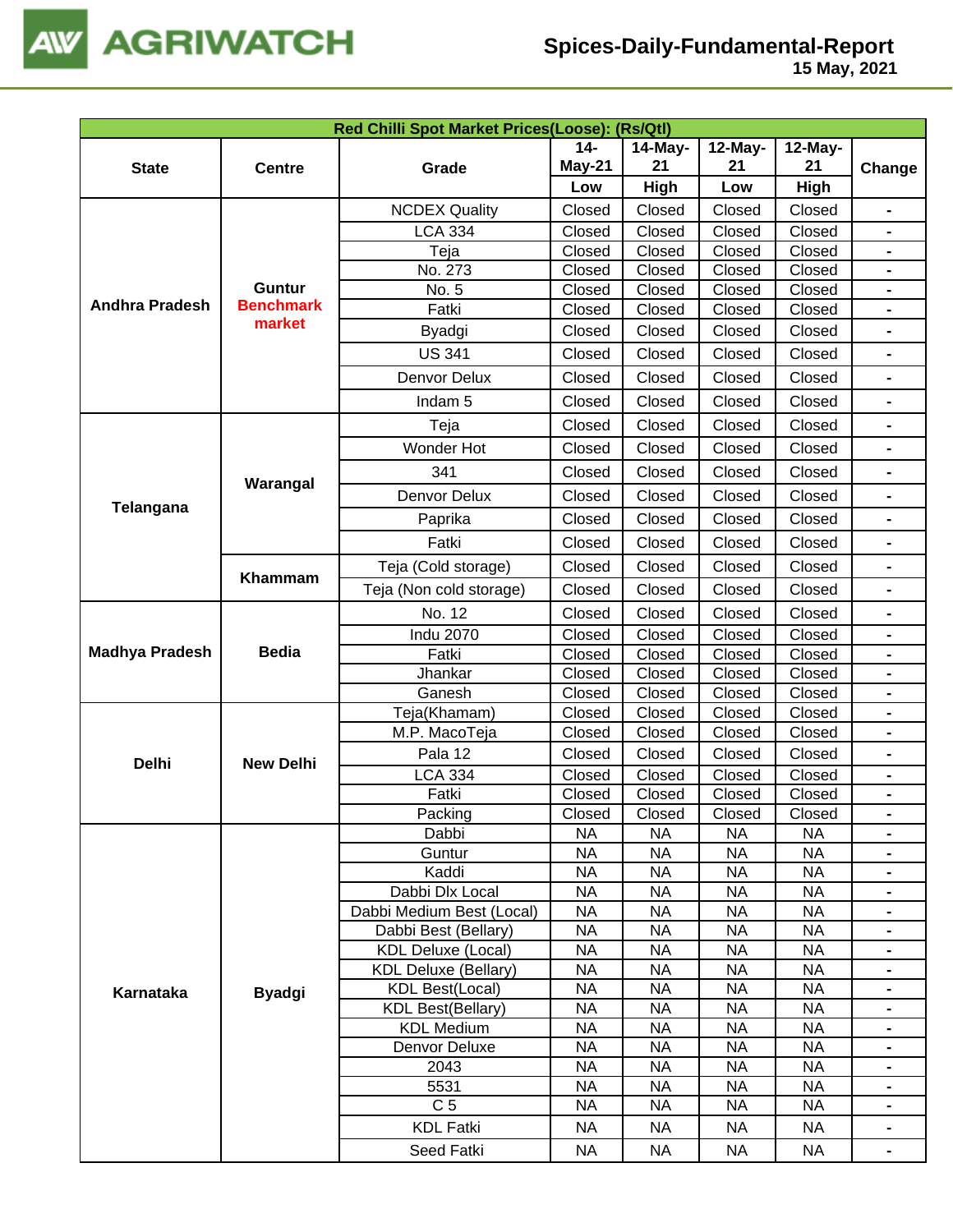

| Arrivals & Off-take in bags (1 bag = 45 Kg), (1 bag = $38Kgs$ )* |               |                               |           |           |        |  |  |  |
|------------------------------------------------------------------|---------------|-------------------------------|-----------|-----------|--------|--|--|--|
| <b>State</b>                                                     | <b>Centre</b> | <b>Parameter</b>              | 14-May-21 | 12-May-21 | Change |  |  |  |
| Andhra Pradesh                                                   | Guntur        | Arrivals                      | Closed    | Closed    | -      |  |  |  |
|                                                                  |               | Off-take                      | Closed    | Closed    |        |  |  |  |
|                                                                  | Warangal      | Arrivals                      | Closed    | Closed    | ۰      |  |  |  |
| Telangana                                                        | Khammam       | Arrivals (Cold storage) *     | Closed    | Closed    | -      |  |  |  |
|                                                                  |               | Arrivals (Non cold storage) * | Closed    | Closed    |        |  |  |  |
| Karnataka                                                        | <b>Byadgi</b> | Arrivals                      | <b>NA</b> | <b>NA</b> |        |  |  |  |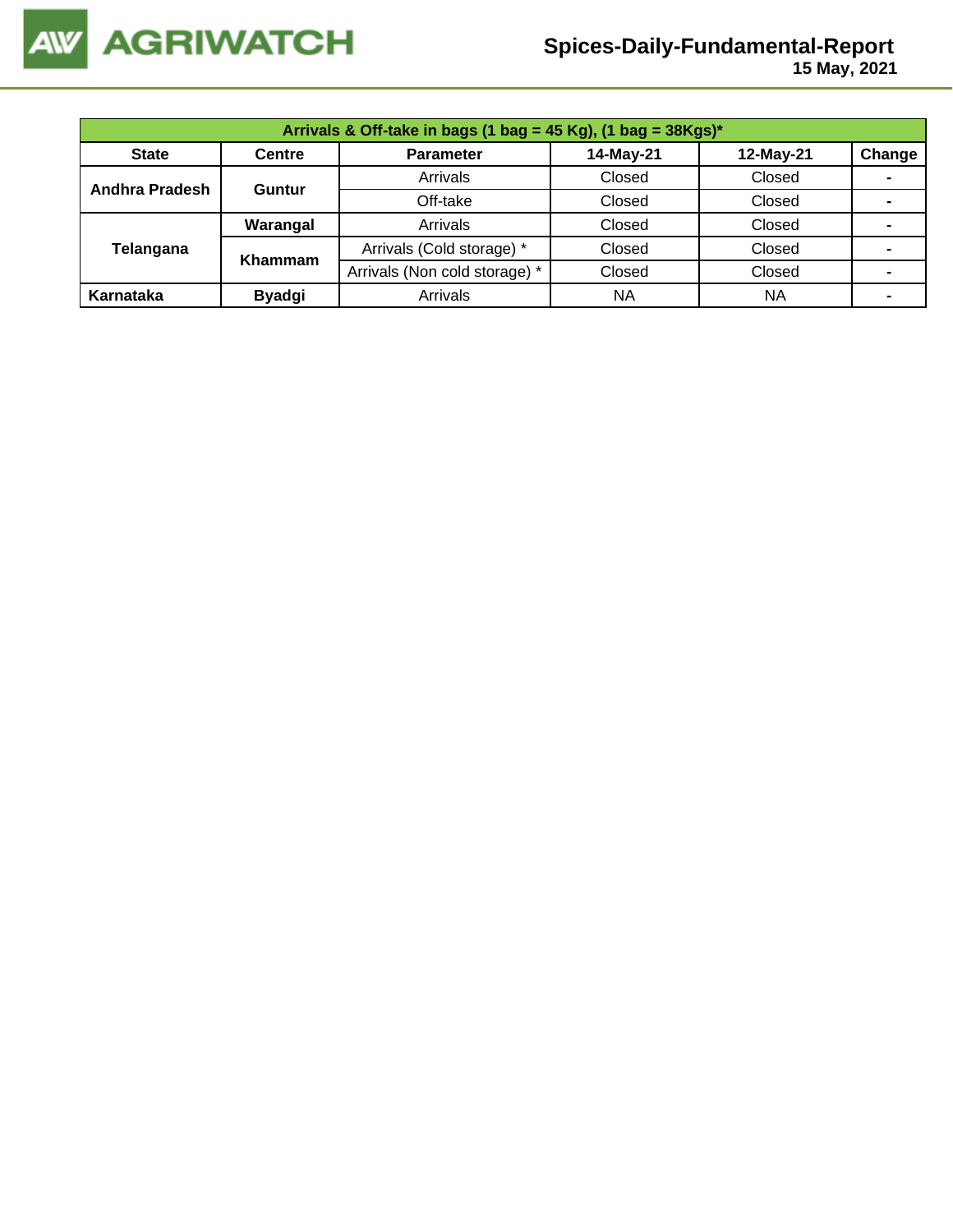

## **TURMERIC**

#### **Fundamentals: Today's Update:**

- Steady sentiment witnessed in the Turmeric spot market on Friday. Most spot markets reported closed due to coronavirus lockdown, likely to reopen from mid-May.
- Turmeric sowing in Maharashtra likely to start from mid-May.

- Expected lower production current year supported the prices in the spot market from lower levels.
- For the 2021-22 marketing period, Agriwatch expected 0.62 lakh MT ending stocks (with increasing exports and domestic consumption), which is lower than 0.98 lakh MT from last year, likely to support prices from the current level.
- Good domestic demand along with upcountry demand supported the prices.
- Agriwatch estimates, Turmeric all India production for 2021-22 is estimated at 4.46 lakh MT. Last year's production was 4.53 lakh MT.

|                       | <b>Turmeric Spot Market Prices (Loose): (Rs/Qtl)</b> |                                 |                 |                 |                          |  |  |
|-----------------------|------------------------------------------------------|---------------------------------|-----------------|-----------------|--------------------------|--|--|
| <b>State</b>          | <b>Centre</b>                                        | Grade                           | 14-May-21       | 12-May-21       | Change                   |  |  |
|                       |                                                      | Nizam quality                   | Closed          | Closed          |                          |  |  |
|                       | <b>Nizamabad</b>                                     | Double polish finger            | Closed          | Closed          | $\overline{\phantom{0}}$ |  |  |
| Telangana             | <b>Benchmark market</b>                              | Gattah (unpolished)             | Closed          | Closed          | $\blacksquare$           |  |  |
|                       |                                                      | Gattah (double polished)        | Closed          | Closed          |                          |  |  |
|                       | Warangal                                             | Finger                          | Closed          | Closed          | $\blacksquare$           |  |  |
|                       |                                                      | Round                           | Closed          | Closed          | -                        |  |  |
|                       |                                                      | Finger                          | Closed          | Closed          | $\overline{\phantom{0}}$ |  |  |
|                       | <b>Erode</b>                                         | Gattah                          | Closed          | Closed          | Ξ.                       |  |  |
|                       |                                                      | Sellem                          | Closed          | Closed          |                          |  |  |
| <b>Tamil Nadu</b>     | <b>Coimbatore</b>                                    | <b>Bulb</b>                     | <b>NA</b>       | <b>NA</b>       |                          |  |  |
|                       |                                                      | Finger                          | <b>NA</b>       | <b>NA</b>       |                          |  |  |
|                       | <b>Salem</b>                                         | <b>Bulb</b>                     | <b>NA</b>       | <b>NA</b>       |                          |  |  |
|                       |                                                      | Finger                          | $\overline{NA}$ | $\overline{NA}$ |                          |  |  |
|                       |                                                      | <b>Bulb</b>                     | Closed          | Closed          | Ξ.                       |  |  |
| <b>Andhra Pradesh</b> | <b>Duggirala</b>                                     | <b>Bilty</b>                    | Closed          | Closed          |                          |  |  |
|                       |                                                      | Finger                          | Closed          | Closed          |                          |  |  |
|                       |                                                      | <b>Bilty</b>                    | Closed          | Closed          |                          |  |  |
|                       |                                                      | Rajpuri/Salem Finger            | Closed          | Closed          | $\blacksquare$           |  |  |
|                       | Sangli                                               | Rajpuri Medium                  | Closed          | Closed          |                          |  |  |
|                       |                                                      | DesiKadappa                     | Closed          | Closed          | -                        |  |  |
|                       |                                                      | Salem Powder                    | Closed          | Closed          | Ξ.                       |  |  |
|                       |                                                      | Mini Salem                      | Closed          | Closed          | Ξ.                       |  |  |
| <b>Maharashtra</b>    | <b>Basmat</b>                                        | Super Salem                     | Closed          | Closed          | Ξ.                       |  |  |
|                       |                                                      | <b>Gattah Powder</b>            | Closed          | Closed          | -                        |  |  |
|                       |                                                      | <b>Gattah Premium</b>           | Closed          | Closed          |                          |  |  |
|                       |                                                      | <b>Turmeric Finger Polished</b> | Closed          | 7800            |                          |  |  |
|                       | <b>Nanded</b>                                        | <b>Turmeric Bulb Polished</b>   | Closed          | 7100            |                          |  |  |
|                       |                                                      | <b>Turmeric Mix</b>             | Closed          | 6800            |                          |  |  |
|                       |                                                      | Gattah                          | Closed          | Closed          |                          |  |  |
| <b>Delhi</b>          | <b>Delhi</b>                                         | Mini Salem                      | Closed          | Closed          | -                        |  |  |
|                       |                                                      | <b>Finger Single Polished</b>   | Closed          | Closed          | $\blacksquare$           |  |  |
|                       |                                                      | <b>Finger Double Polished</b>   | Closed          | Closed          | -                        |  |  |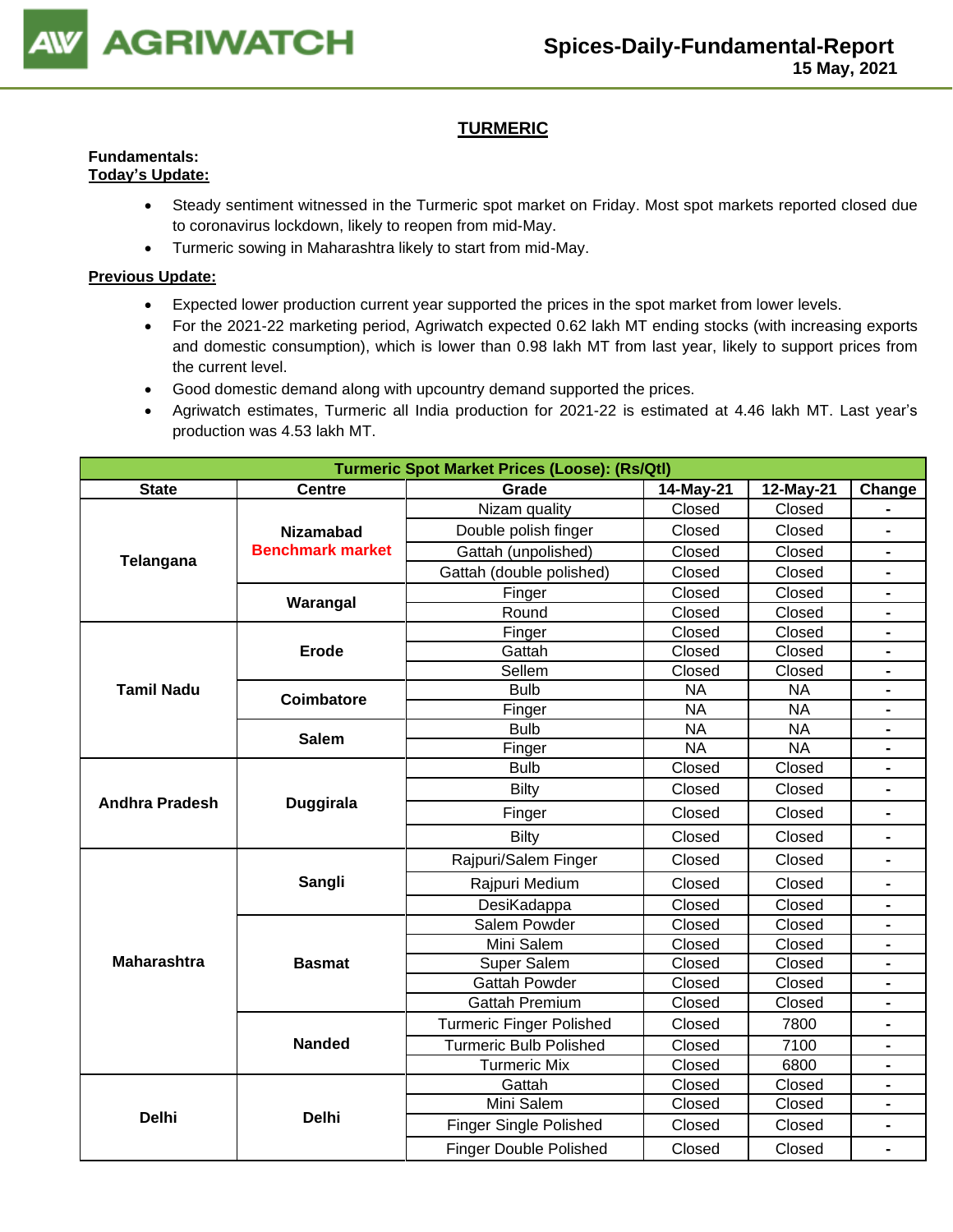

 **15 May, 2021**

| <b>State</b>          |                  | Arrival & Off-take in bags $*(1 \text{ bag} = 75 \text{ Kg}), \#(1 \text{ bag} = 60 \text{ Kg})$ |           |           |                      |  |  |  |  |
|-----------------------|------------------|--------------------------------------------------------------------------------------------------|-----------|-----------|----------------------|--|--|--|--|
|                       | <b>Centre</b>    | <b>Parameter</b>                                                                                 | 14-May-21 | 12-May-21 | Change               |  |  |  |  |
|                       | <b>Nizamabad</b> | <b>Arrival</b>                                                                                   | Closed    | Closed    |                      |  |  |  |  |
| Telangana             |                  | Off-take                                                                                         | Closed    | Closed    |                      |  |  |  |  |
|                       | Warangal         | <b>Arrival</b>                                                                                   | Closed    | Closed    | $\blacksquare$       |  |  |  |  |
|                       | Erode            | <b>Arrival</b>                                                                                   | Closed    | Closed    | $\blacksquare$       |  |  |  |  |
| <b>Tamil Nadu</b>     |                  | Off-take                                                                                         | Closed    | Closed    | -                    |  |  |  |  |
|                       | Coimbatore       | <b>Arrival</b>                                                                                   | NA.       | NA.       | -                    |  |  |  |  |
|                       | <b>Salem</b>     | Arrival*                                                                                         | NA        | <b>NA</b> | ۰                    |  |  |  |  |
| <b>Andhra Pradesh</b> | <b>Duggirala</b> | Arrival*                                                                                         | Closed    | Closed    | -                    |  |  |  |  |
|                       | Sangli           | Arrival#                                                                                         | Closed    | Closed    | -                    |  |  |  |  |
| <b>Maharashtra</b>    | <b>Basmat</b>    | Arrival*                                                                                         | Closed    | Closed    | $\blacksquare$       |  |  |  |  |
|                       | <b>Nanded</b>    | Arrival                                                                                          | Closed    | 4000      | $\blacksquare$       |  |  |  |  |
|                       |                  |                                                                                                  |           |           | <b>Arrival * Qtl</b> |  |  |  |  |

## **NCDEX-FUTURES MARKET**

| Turmeric        |        |      |      |      |       |               |             |       |           |
|-----------------|--------|------|------|------|-------|---------------|-------------|-------|-----------|
| <b>Contract</b> | +/-\$  | Open | High | Low  | Close | <b>Volume</b> | Vol. Change | Οl    | OI Change |
| <b>May-21</b>   | -62    | 7762 | 7844 | 7572 | 7660  | .495          | $-2.600$    | .120  | $-1.575$  |
| <b>Jun-21</b>   | -28    | 7900 | 8000 | 7762 | 7820  | 3.755         | -790        | 9.405 | 960       |
| July-21         | $-100$ | 8106 | 8126 | 7934 | 7950  | ∽             |             |       |           |

| <b>Spread</b> | $Mav-21$ | <b>Jun-21</b> | July-21 |
|---------------|----------|---------------|---------|
| <b>Basis</b>  | $\sim$   |               |         |
| May-21        |          | 160           |         |
| <b>Jun-21</b> |          |               | 130     |

NB: Spot prices used for spread calculation is the basis Nizamabad for Nizam grade. Basis = Spot prices– Near month futures.

#### **NCDEX- STOCK POSITION**

|                                                                                                                                                                                                                                                                                                                                    | <b>Demat</b> | <b>In-Process</b> | <b>Total</b> |
|------------------------------------------------------------------------------------------------------------------------------------------------------------------------------------------------------------------------------------------------------------------------------------------------------------------------------------|--------------|-------------------|--------------|
| <b>Stocks</b>                                                                                                                                                                                                                                                                                                                      | 12.05.2021   | 12.05.2021        | 12.05.2021   |
| Sangli                                                                                                                                                                                                                                                                                                                             | 2131         |                   | 2131         |
| <b>Erode</b>                                                                                                                                                                                                                                                                                                                       | $- -$        | $- -$             | $- -$        |
| <b>Nizamabad</b>                                                                                                                                                                                                                                                                                                                   | 1040         |                   | 1040         |
| Warangal                                                                                                                                                                                                                                                                                                                           | $- -$        | $- -$             | $- -$        |
| $\mathbf{r}$ $\mathbf{r}$ $\mathbf{r}$ $\mathbf{r}$ $\mathbf{r}$ $\mathbf{r}$ $\mathbf{r}$ $\mathbf{r}$ $\mathbf{r}$ $\mathbf{r}$ $\mathbf{r}$ $\mathbf{r}$ $\mathbf{r}$ $\mathbf{r}$ $\mathbf{r}$ $\mathbf{r}$ $\mathbf{r}$ $\mathbf{r}$ $\mathbf{r}$ $\mathbf{r}$ $\mathbf{r}$ $\mathbf{r}$ $\mathbf{r}$ $\mathbf{r}$ $\mathbf{$ |              |                   |              |

(**Quantity in MT)**

#### **NCDEX Turmeric EED Wise Stock Position (Qty in MT) on 10th May, 2021**

| <b>EED</b>   | Sangli (Desi<br>Cuddapah) | <b>Sangli</b><br>(Rajapore) | <b>Nizamabad</b> | <b>Nizamabad</b><br>(Farmer Polished) | <b>Basmat</b><br>(Salem) | <b>Total</b> |
|--------------|---------------------------|-----------------------------|------------------|---------------------------------------|--------------------------|--------------|
| 10-Aug-21    | $\sim$ $\sim$             | 732                         | 120              | $\sim$ $\sim$                         | $\sim$ $\sim$            | 852          |
| $10-Sep-21$  | $- -$                     | 318                         | 780              | $\sim$ $\sim$                         | $\sim$ $\sim$            | 1098         |
| $10-0ct-21$  | $- -$                     | 238                         | 141              | $- -$                                 | $\sim$ $\sim$            | 379          |
| $10$ -Nov-21 | $- -$                     | 466                         |                  | $- -$                                 | $- -$                    | 466          |
| Total        | $- -$                     | 1754                        | 1041             | $\sim$                                | $\sim$                   | 2795         |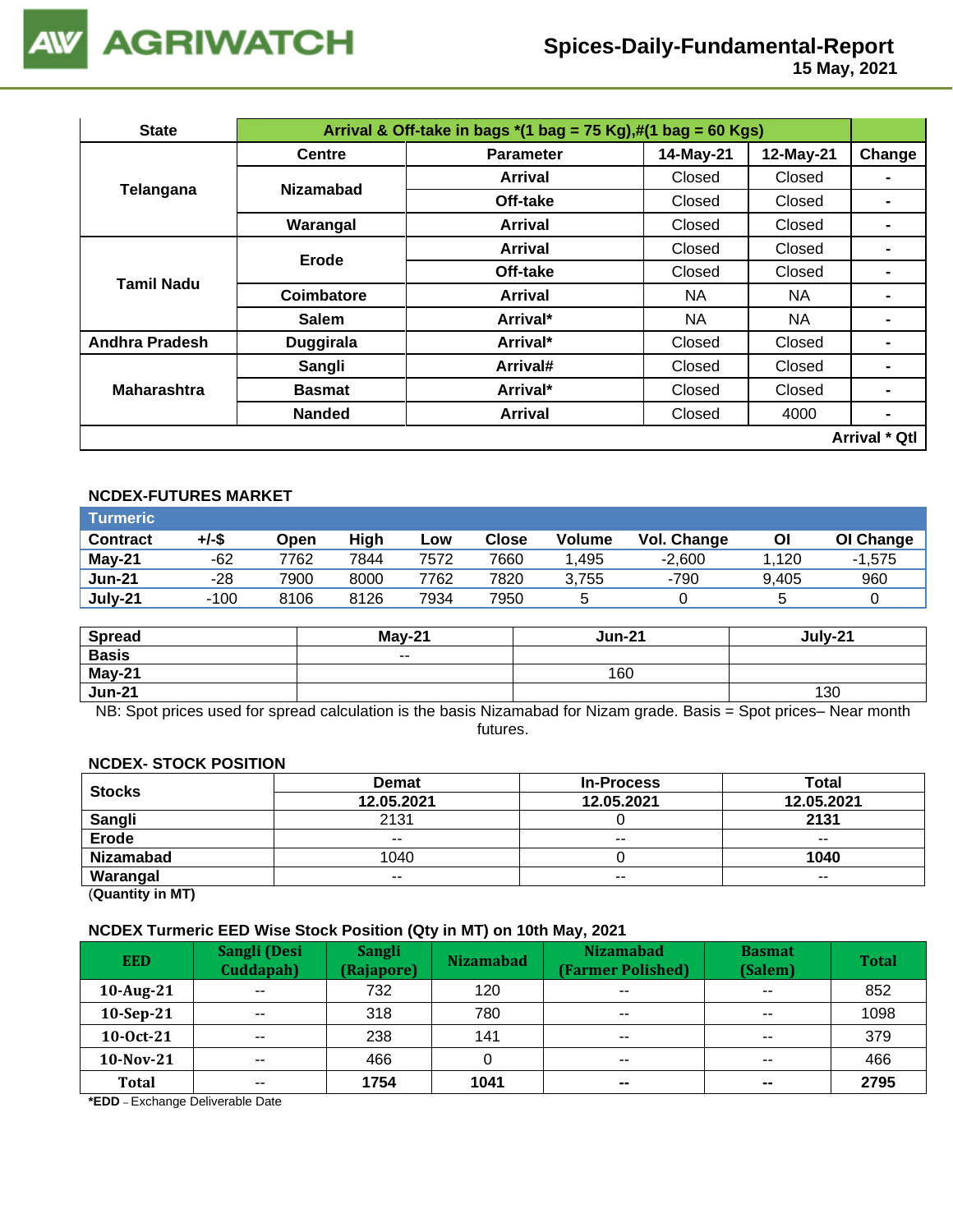

## **BLACK PEPPER**

## **Fundamentals:**

#### **Today's Update:**

- Continued steady sentiment witnessed in the Black pepper market on Friday.
- As of 14th May, new pepper 500 G/L traded at Rs.36,000/-qtl, steady from the previous day.
- Agriwatch estimate, pepper production in the current year (2021) 65,000 tons which will be higher than last year (2020) 60,000 tons.
- According to VPA, Today's pepper price in the domestic market traded at 63,000 68,500 VND / kg in locality. Specifically, today's pepper price in Gia Lai is the lowest in the market at 63,000 VND / kg. Pepper price today in Dong Nai provinces (64,000 VND / kg); Dak Nong, Dak Lak (66,500 VND/kg); Binh Phuoc (67,500 VND/kg) and Ba Ria - Vung Tau at the highest threshold is 68,500 VND/kg.
- Currently, Vietnam has completed the harvest of the new pepper season. Pepper output in this crop is estimated at about 180,000 tons, down 25-30% from the previous year. Although the official number has not been announced.

- As we expected earlier, higher production in India put a cap on domestic prices.
- According to the General Department of Customs, the total pepper export volume in April of Vietnam is at least 34,000 tons and in the first 4 months of 2021, it is about 95,000 tons (in the first 4 months of 2020, it is 116,764 tons).
- Vietnam's pepper production in 2021 is not expected to be as plentiful as a few years ago, this will put pressure on supply as happened in February and March, causing pepper prices to increase by 45% for more than 1 month, according to VPA.
- World demand is currently about 510,000 tons per year. On average, the demand for pepper each year increases by only 2-3%, while the global pepper output increases by 8-10%.

|              | <b>Black Pepper Spot Market Prices (Loose): (Rs/Qtl)</b> |                   |                                        |           |             |  |  |  |
|--------------|----------------------------------------------------------|-------------------|----------------------------------------|-----------|-------------|--|--|--|
| <b>State</b> | <b>Centre</b>                                            | Grade             | 14-May-21                              | 12-May-21 | Change      |  |  |  |
| Kerala       | Kochi                                                    | Ungarbled         | 37000                                  | 37000     | <b>Unch</b> |  |  |  |
|              | <b>Benchmark market</b>                                  | Garbled           | 39000                                  | 39000     | <b>Unch</b> |  |  |  |
| Karnataka    | Chikkamagaluru                                           | Ungarbled         | Closed                                 | Closed    |             |  |  |  |
| <b>Delhi</b> | <b>New Delhi</b>                                         | <b>Unpolished</b> | Closed                                 | Closed    |             |  |  |  |
|              |                                                          | 550 GL            | Closed                                 | Closed    |             |  |  |  |
|              |                                                          |                   | <b>Arrivals &amp; Off-take in Tons</b> |           |             |  |  |  |
| <b>State</b> | <b>Centre</b>                                            | <b>Parameter</b>  | 14-May-21                              | 12-May-21 | Change      |  |  |  |
| Kerala       | Kochi                                                    | Arrivals          | NA                                     | NA.       |             |  |  |  |
|              |                                                          | Off-take          | <b>NA</b>                              | NA.       |             |  |  |  |

| <b>Black Pepper FOB Prices (USD/MT)</b> |                                  |                          |                                           |                                            |                                        |                              |  |  |  |
|-----------------------------------------|----------------------------------|--------------------------|-------------------------------------------|--------------------------------------------|----------------------------------------|------------------------------|--|--|--|
| Date                                    | <b>Brazil</b><br><b>ASTA 570</b> | ex Kochi<br>(India) ASTA | Lampung<br>(Indonesia)<br><b>ASTA 570</b> | Kuching (Sarawak,<br><b>Malaysia) ASTA</b> | <b>Ho Chi Minh</b><br>(Vietnam) 500g/l | Ho Chi<br><b>Minh 550g/l</b> |  |  |  |
| 03/05/21                                | 3875                             | 5295                     | 3911                                      | 4665                                       | 3595                                   | 3635                         |  |  |  |
| 04/05/21                                | 3875                             | 5298                     | 3921                                      | 4665                                       | 3595                                   | 3635                         |  |  |  |
| 05/05/21                                | 3875                             | 5272                     | 3919                                      | 4665                                       | 3595                                   | 3635                         |  |  |  |
| 06/05/21                                | 3875                             | 5297                     | 3939                                      | 4665                                       | 3595                                   | 3635                         |  |  |  |
| 07/05/21                                | 3875                             | 5325                     | 3960                                      | 4800                                       | 3595                                   | 3635                         |  |  |  |
| 10/05/21                                | 3875                             | 5313                     | 3985                                      | 4800                                       | 3595                                   | 3635                         |  |  |  |
| 11/05/21                                | 3875                             | 5315                     | 3984                                      | 4800                                       | 3595                                   | 3635                         |  |  |  |
| 12/05/21                                | 3875                             | ٠                        |                                           | 4800                                       | 3595                                   | 3635                         |  |  |  |
| 13/05/21                                | 3875                             | -                        | -                                         |                                            | 3595                                   | 3635                         |  |  |  |
| 14/05/21                                | 3875                             | -                        |                                           | -                                          | 3595                                   | 3635                         |  |  |  |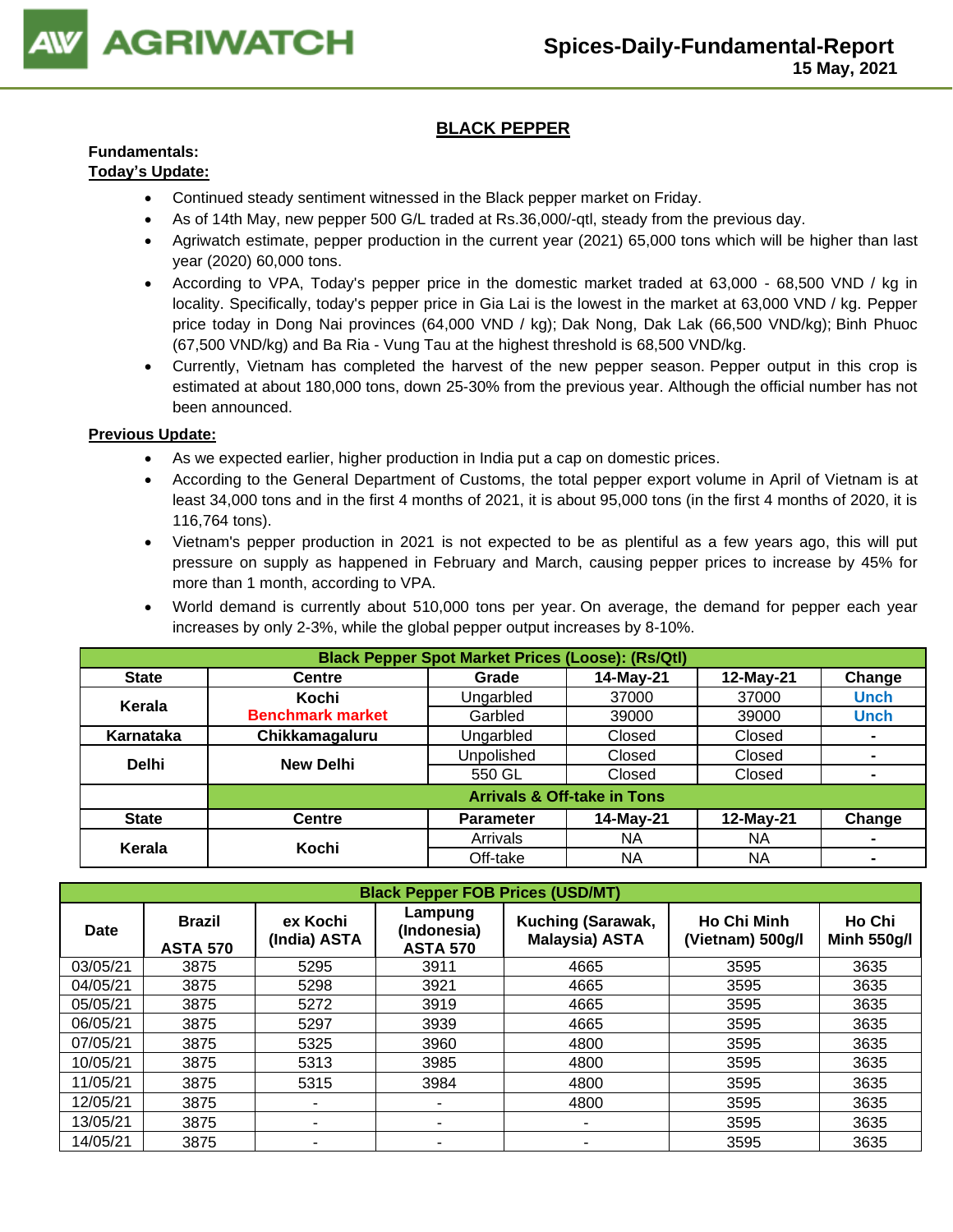

## **JEERA (CUMIN SEED)**

#### **Fundamentals: Today's Update:**

- Steady to weak sentiment witnessed in Jeera Unjha spot market on Friday, mostly market closed due to coronavirus lockdown, likely to reopen from mid-May.
- Currently, due to Covid-19 buyers were reported uncertain for upcoming market condition, so they were avoiding going for higher buying.

- In Unjha benchmark market new crop supply reported at around 35,000 to 37,000 bags on an average daily basis.
- Buyers reported active at a lower price level. Export demand continuing at the Unjha spot market.
- *As per the Agriwatch production estimate, Jeera production for 2021-22 (marketing period) is estimated at 391,801 MT (around 71 lakh bags each of 55 kg) compared to last year's 451,451 MT (82 lakh bags).*

|              |                          | Jeera (Cumin Seed) Spot Market Prices (Loose): (Rs/Qtl) |           |           |                |
|--------------|--------------------------|---------------------------------------------------------|-----------|-----------|----------------|
| <b>State</b> | <b>Centre</b>            | Grade                                                   | 14-May-21 | 12-May-21 | Change         |
|              | Unjha                    | Local                                                   | 12300     | 12300     | <b>Unch</b>    |
|              | <b>Benchmark market</b>  | <b>NCDEX Quality</b>                                    | 13700     | 13700     | <b>Unch</b>    |
|              |                          | Poojari type /Machine Cut                               | 14600     | 14600     | <b>Unch</b>    |
|              |                          | 1% Singapore                                            | Closed    | Closed    |                |
|              | <b>Mundra Port (FoR)</b> | 2% Singapore                                            | Closed    | Closed    |                |
| Gujarat      |                          | 1 % European                                            | Closed    | Closed    | $\blacksquare$ |
|              |                          | 2% European                                             | Closed    | Closed    |                |
|              | Rajkot                   | Local                                                   | Closed    | Closed    | $\blacksquare$ |
|              | Patan                    | Local                                                   | Closed    | Closed    | $\blacksquare$ |
|              | <b>Dhrol</b>             | Local                                                   | Closed    | Closed    | $\blacksquare$ |
|              | <b>Gondal</b>            | Local                                                   | Closed    | Closed    |                |
|              | Jodhpur                  | Local                                                   | Closed    | 13000     | $\blacksquare$ |
| Rajasthan    | <b>Merta City</b>        | Local                                                   | Closed    | Closed    | $\blacksquare$ |
|              | <b>Nagaur</b>            | Local                                                   | Closed    | Closed    | $\blacksquare$ |
|              | <b>Anandpur Kalu</b>     | Local                                                   | Closed    | Closed    | -              |
| <b>Delhi</b> | <b>New Delhi</b>         | Ganesh                                                  | Closed    | Closed    |                |
|              |                          | Poojari type / Machine Cut                              | Closed    | Closed    |                |
|              |                          | Arrival & Off-take in bags (1 bag = 55 kg)              |           |           |                |
| <b>State</b> | <b>Centre</b>            | <b>Parameter</b>                                        | 14-May-21 | 12-May-21 | Change         |
|              | Unjha                    | Arrival                                                 | 20000     | 20000     | <b>Unch</b>    |
|              |                          | Off-take                                                | 20000     | 20000     | <b>Unch</b>    |
| Gujarat      | Rajkot                   | Arrival*                                                | Closed    | Closed    |                |
|              | Patan                    | Arrival*                                                | Closed    | Closed    |                |
|              | <b>Dhrol</b>             | Arrival*                                                | Closed    | Closed    | $\blacksquare$ |
|              | <b>Gondal</b>            | Arrival                                                 | Closed    | Closed    | $\blacksquare$ |
|              | Jodhpur                  | Arrival                                                 | Closed    | 500       | $\blacksquare$ |
| Rajasthan    | <b>Merta City</b>        | Arrival                                                 | Closed    | Closed    | $\blacksquare$ |
|              | <b>Nagaur</b>            | Arrival                                                 | Closed    | Closed    | $\blacksquare$ |
|              | <b>Anandpur Kalu</b>     | Arrival                                                 | Closed    | Closed    |                |
|              |                          |                                                         |           |           | Arrival * Qtl  |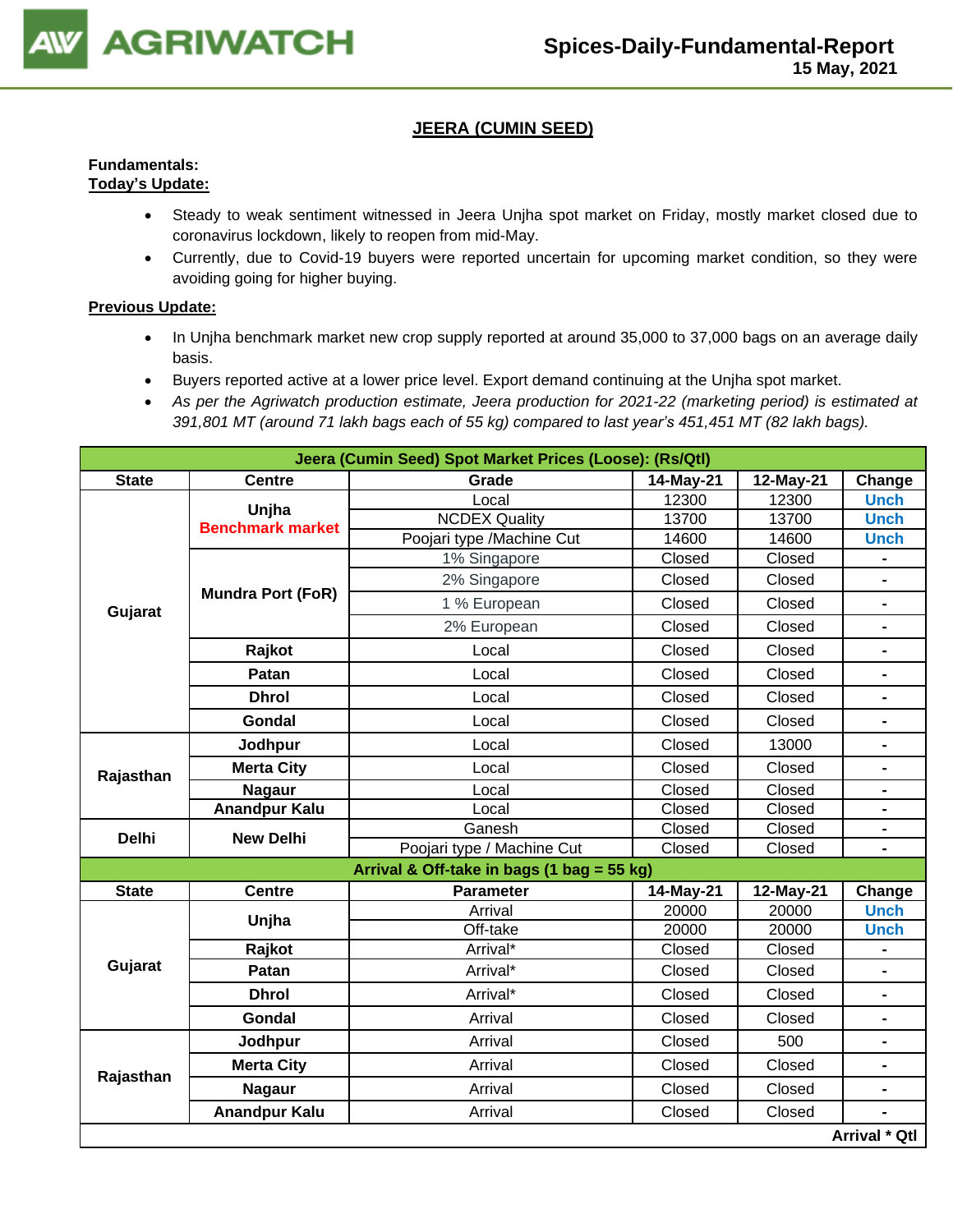#### **NCDEX-FUTURES MARKET**

| Jeera (Cumin Seed) |       |       |       |       |              |        |             |       |           |
|--------------------|-------|-------|-------|-------|--------------|--------|-------------|-------|-----------|
| <b>Contract</b>    | +/-\$ | Open  | Hiah  | Low   | <b>Close</b> | Volume | Vol. Change | Οl    | OI Change |
| May-21             | -90   | 14020 | 14150 | 13905 | 13905        | 1.515  | 552         | 345   | -564      |
| <b>Jun-21</b>      | -40   | 14180 | 14325 | 14055 | 14095        | 2.484  | 504         | 6.249 | 624       |
| July-21            |       | 14275 | 14275 | 14275 | 14275        |        |             |       |           |

| <b>Spread</b> | $May-21$ | <b>Jun-21</b> | July-21 |
|---------------|----------|---------------|---------|
| <b>Basis</b>  | $-205$   |               |         |
| May-21        |          | 190           |         |
| <b>Jun-21</b> |          |               | 180     |

NB: Spread was done by taking Spot prices at Unjha or NCDEX Quality. Basis = Spot prices– Near month futures.

#### **NCDEX- STOCK POSITION**

| <b>Stocks</b> | <b>Demat</b> | <b>In-Process</b> | Total      |
|---------------|--------------|-------------------|------------|
|               | 12.05.2021   | 12.05.2021        | 12.05.2021 |
| Jodhpur       | $- -$        | $- -$             | $- -$      |
| Unjha         | 4593         | 60                | 4653       |
|               |              |                   |            |

(**Quantity in MT)**

#### **NCDEX Jeera (Cumin Seed) EED Wise Stock Position Qty in MT on 10th May, 2021**

| <b>EED</b>   | <b>Jodhpur</b> | <b>Unjha</b> | Total |
|--------------|----------------|--------------|-------|
| 10-Sep-21    | $- -$          | 1466         | 1466  |
| 10-Oct-21    | $- -$          | 2815         | 2815  |
| 10-Nov-21    | $- -$          | 311          | 311   |
| <b>Total</b> | $\sim$ $\sim$  | 4592         | 4592  |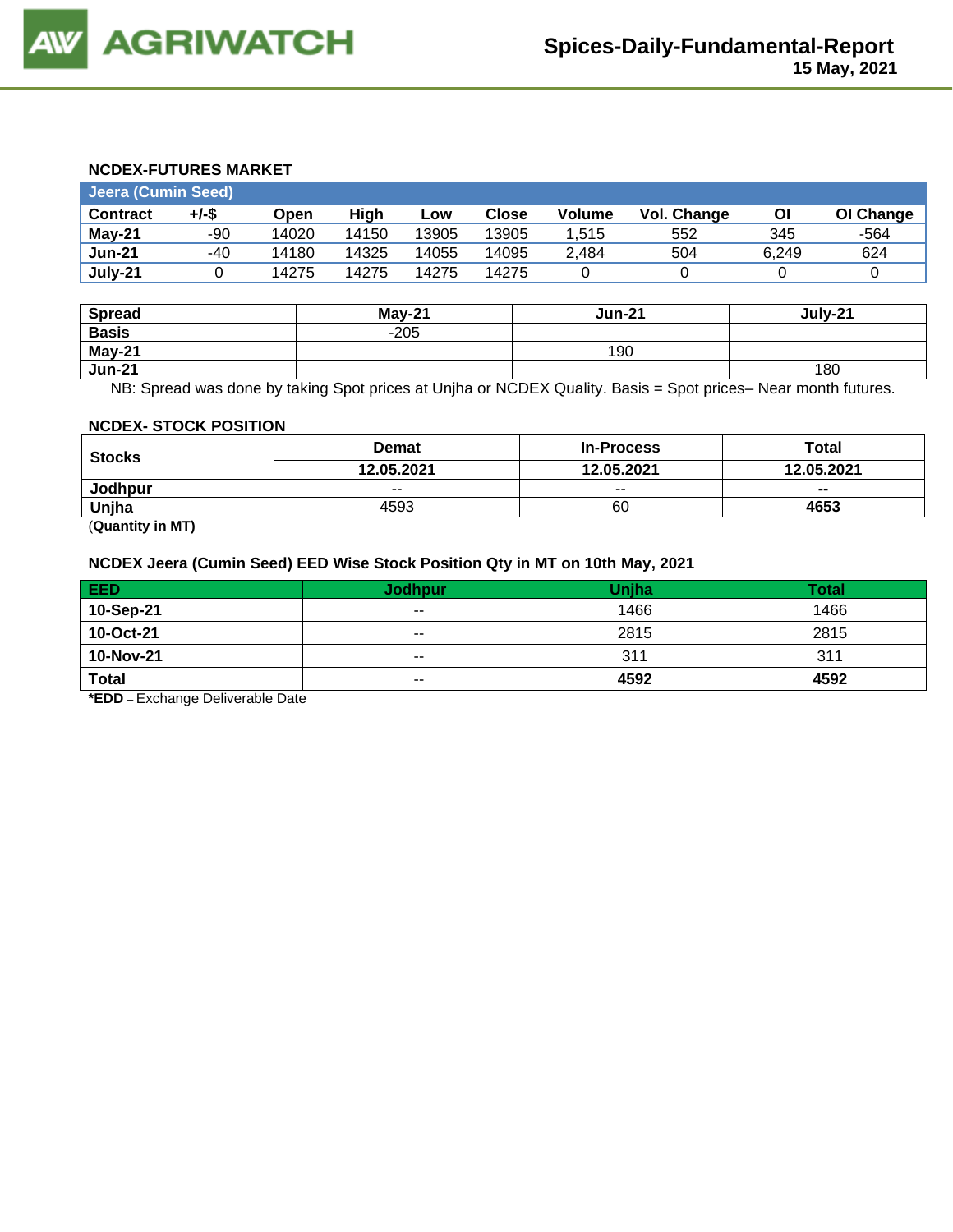

### **CARDAMOM**

#### **Fundamentals**

#### **Today's Update:**

- Cardamom spot market reported closed on Friday due to Covid-19.
- Ramzan demand reported slow in the domestic market due to coronavirus fear and mostly market closed due to lockdown.
- *India's production for the coming marketing year 2021-22 (which will start from August) expected better around 30,000 MT also put the cap on prices.*

- As we expected earlier, the new Cardamom supply pressurizes the prices from higher levels due to increased production.
- Agriwatch estimates for 2020-21, India's Cardamom production would be around 22,000 23,000 MT, due to favourable weather conditions. Last year it was 19,000 – 20,000 MT.

| <b>Small Cardamom Spot Market Prices (Loose): (Rs/Kg)</b> |                         |                                            |           |           |                |  |  |
|-----------------------------------------------------------|-------------------------|--------------------------------------------|-----------|-----------|----------------|--|--|
| <b>State</b>                                              | <b>Auction Price</b>    |                                            | 14-May-21 | 12-May-21 | Change         |  |  |
| Kerala                                                    | <b>Kumily</b>           | <b>Max price</b>                           | <b>NA</b> | <b>NA</b> |                |  |  |
|                                                           | <b>Benchmark market</b> | Avg. Price                                 | <b>NA</b> | <b>NA</b> |                |  |  |
|                                                           |                         | <b>Medium</b>                              | Closed    | Closed    | $\blacksquare$ |  |  |
|                                                           |                         | 6.5 (Bold)                                 | Closed    | Closed    | $\blacksquare$ |  |  |
| <b>Delhi</b>                                              | <b>New Delhi</b>        | 7 (Bold)                                   | Closed    | Closed    | $\blacksquare$ |  |  |
|                                                           |                         | 7.5 (Bold)                                 | Closed    | Closed    | $\blacksquare$ |  |  |
|                                                           |                         | 8 (Bold)                                   | Closed    | Closed    | $\blacksquare$ |  |  |
|                                                           |                         | Large Cardamom Spot Market Prices: (Rs/Kg) |           |           |                |  |  |
|                                                           | Singtam                 | <b>Badadana</b>                            | <b>NA</b> | <b>NA</b> | $\blacksquare$ |  |  |
| <b>Sikkim</b>                                             | Singtam                 | Chotadana                                  | NA        | <b>NA</b> | $\blacksquare$ |  |  |
|                                                           | Gangtok                 | <b>Badadana</b>                            | <b>NA</b> | <b>NA</b> | $\blacksquare$ |  |  |
|                                                           | Gangtok                 | Chotadana                                  | <b>NA</b> | <b>NA</b> | $\blacksquare$ |  |  |
| <b>West Bengal</b>                                        | Siliguri                | <b>Badadana</b>                            | NA        | <b>NA</b> |                |  |  |
|                                                           | Siliguri                | Chotadana                                  | <b>NA</b> | <b>NA</b> | $\blacksquare$ |  |  |
| <b>Arrival &amp; Off-take in Kg</b>                       |                         |                                            |           |           |                |  |  |
| <b>State</b>                                              | <b>Parameter</b>        | <b>Centre</b>                              | 14-May-21 | 12-May-21 | Change         |  |  |
| Kerala                                                    | <b>Kumily</b>           | <b>Arrivals</b>                            | <b>NA</b> | <b>NA</b> |                |  |  |
|                                                           |                         | Off-take                                   | NA        | <b>NA</b> | $\blacksquare$ |  |  |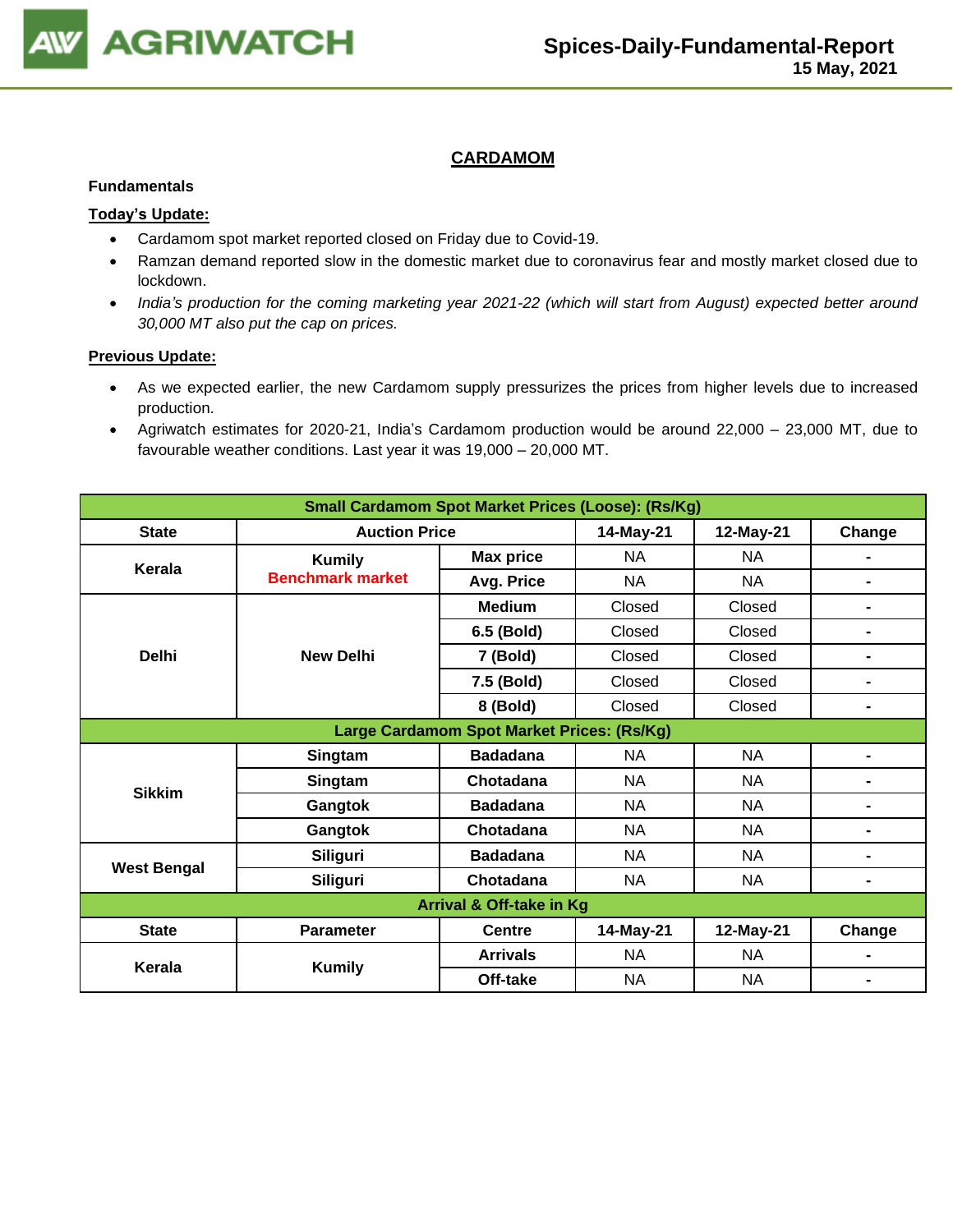

## **MCX-FUTURES MARKET**

| <b>Cardamom</b> |          |       |       |       |              |               |             |       |           |
|-----------------|----------|-------|-------|-------|--------------|---------------|-------------|-------|-----------|
| <b>Contract</b> | $+/-$ \$ | Open  | High  | Low   | <b>Close</b> | <b>Volume</b> | Vol. Change | OI    | OI Change |
| May-21          | $- -$    | $- -$ | --    | $- -$ | $- -$        | $- -$         | $- -$       | $- -$ | $- -$     |
| <b>Jun-21</b>   | $- -$    | $- -$ | $- -$ | $- -$ | $- -$        | $\sim$ $\sim$ | $- -$       | $- -$ | $- -$     |
| July-21         | $- -$    | $- -$ | $- -$ | $- -$ | $- -$        | $-$           | --          | $- -$ | $- -$     |

| <b>Spread</b> | $May-21$                                       | <b>Jun-21</b> | July-21                  |
|---------------|------------------------------------------------|---------------|--------------------------|
| <b>Basis</b>  | $\hspace{0.1mm}-\hspace{0.1mm}-\hspace{0.1mm}$ | $-$           | $- -$                    |
| <b>May-21</b> | $\overline{\phantom{a}}$                       | $- -$         | $- -$                    |
| $Jun-21$      | $\hspace{0.1mm}-\hspace{0.1mm}-\hspace{0.1mm}$ | $-$           | $\overline{\phantom{a}}$ |

NB: Spread was done by taking Spot prices of Average quality prices. Basis = Spot prices– Near month futures.

#### **MCX- STOCK POSITION**

| <b>Stocks</b>                     | <b>Demat</b>             | <b>In-Process</b>        | Total                    |  |
|-----------------------------------|--------------------------|--------------------------|--------------------------|--|
|                                   | 12.05.2021               | 12.05.2021               | 12.05.2021               |  |
| Vandanmedu                        | $\overline{\phantom{0}}$ | $\overline{\phantom{0}}$ | $\overline{\phantom{0}}$ |  |
| T.N.(Bodi)                        | $-$                      | $-$                      | $-$                      |  |
| $\overline{\phantom{a}}$<br>----- |                          |                          |                          |  |

(**Quantity in MT)**

#### **MCX Cardamom EED Wise Stock Position Qty in MT on 10th May, 2021**

| ccn            | Vandanmedu | <b><i><u>BOX</u></i></b> | Гоtal |
|----------------|------------|--------------------------|-------|
| $\blacksquare$ | --         | --                       | $- -$ |
| $\blacksquare$ | $- -$      | $- -$                    | $- -$ |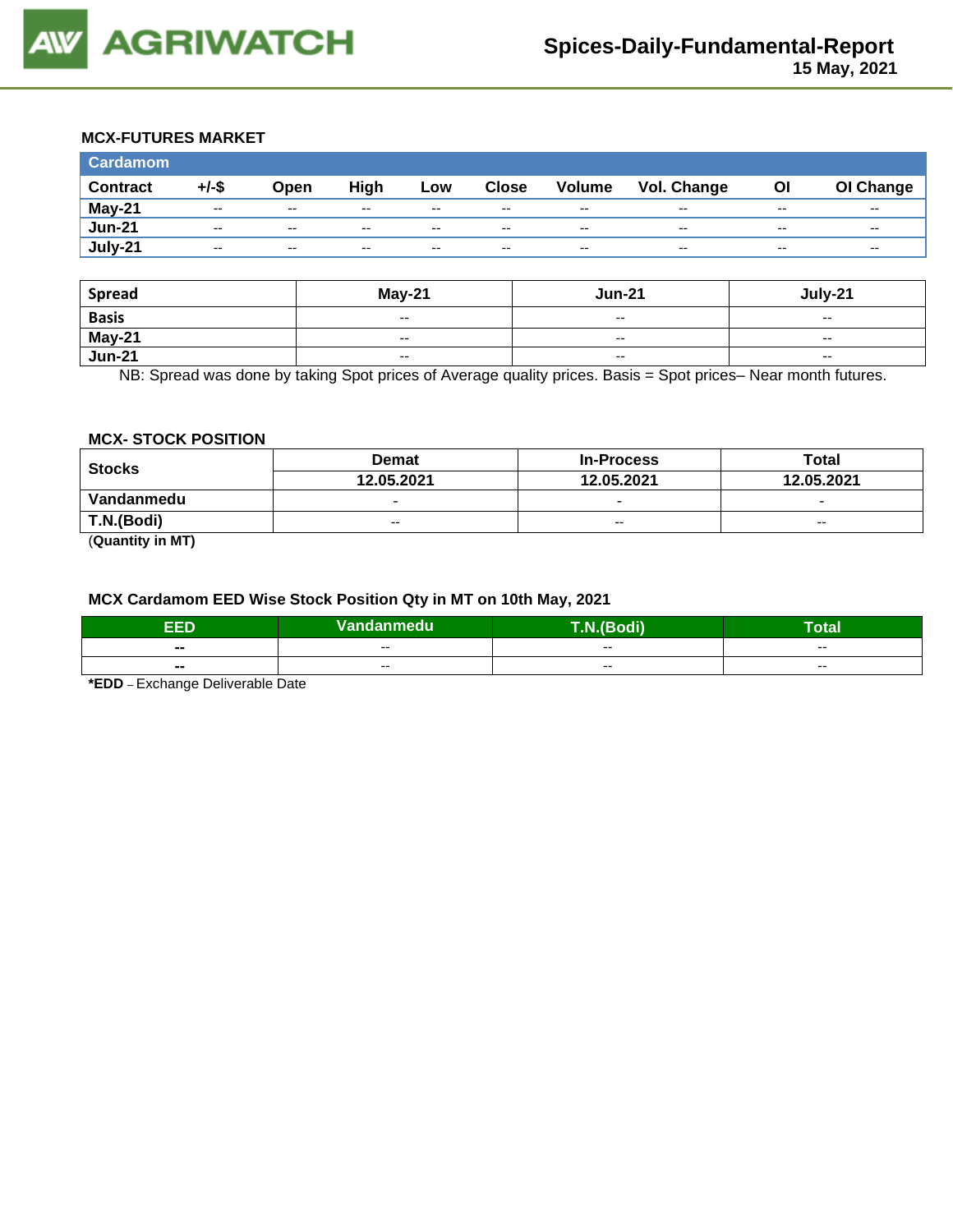

## **CORIANDER SEED**

## **Fundamentals:**

#### **Today's Update:**

• Coriander spot market closed on Friday due to coronavirus lockdown, likely to reopen from mid-May.

- Buyers are likely to be active further from the current level to go for active buying as ending stocks slowly come down.
- *Agriwatch estimates lower ending stocks for 2021-22 (marketing year) likely to support Coriander prices in the coming days.*
- *As per Agriwatch production estimate, Coriander production for 2021-22 (marketing year) is estimated at 342,435 MT (85 lakh bags) compared to last year's 352,316 MT (88 lakh bags, 1 bag = 40 kg).*
- We expect the 2021-22 marketing year likely to be good for Coriander.

| <b>Coriander Spot Market Prices (Loose): (Rs/Qtl)</b> |                               |               |           |           |                              |  |  |
|-------------------------------------------------------|-------------------------------|---------------|-----------|-----------|------------------------------|--|--|
| <b>State</b>                                          | <b>Centre</b>                 | Grade (New)   | 14-May-21 | 12-May-21 | Change                       |  |  |
|                                                       |                               | Eagle         | Closed    | Closed    |                              |  |  |
|                                                       | Kota<br><b>Benchmark</b>      | Eagle(Split)  | Closed    | Closed    | $\blacksquare$               |  |  |
|                                                       | market                        | Badami        | Closed    | Closed    | $\blacksquare$               |  |  |
|                                                       |                               | Badami(Split) | Closed    | Closed    | $\blacksquare$               |  |  |
|                                                       |                               | Eagle         | Closed    | Closed    | $\qquad \qquad \blacksquare$ |  |  |
|                                                       |                               | Eagle(Split)  | Closed    | Closed    | $\blacksquare$               |  |  |
|                                                       | Ramganj                       | Badami        | Closed    | Closed    | $\blacksquare$               |  |  |
| Rajasthan                                             |                               | Badami(Split) | Closed    | Closed    | $\blacksquare$               |  |  |
|                                                       |                               | Scooter       | Closed    | Closed    | $\blacksquare$               |  |  |
|                                                       | <b>Baran</b>                  | Eagle         | Closed    | Closed    | $\blacksquare$               |  |  |
|                                                       |                               | Badami        | Closed    | Closed    | $\blacksquare$               |  |  |
|                                                       |                               | Eagle         | Closed    | Closed    | $\blacksquare$               |  |  |
|                                                       | <b>Bhawani</b>                | Badami        | Closed    | Closed    | $\qquad \qquad \blacksquare$ |  |  |
|                                                       |                               | Scooter       | Closed    | Closed    | $\blacksquare$               |  |  |
|                                                       |                               | Double Paroot | Closed    | Closed    | $\blacksquare$               |  |  |
|                                                       |                               | Badami        | Closed    | Closed    | $\blacksquare$               |  |  |
|                                                       | Guna                          | Eagle         | Closed    | Closed    | -                            |  |  |
| <b>Madhya Pradesh</b>                                 |                               | Scooter       | Closed    | Closed    | $\blacksquare$               |  |  |
|                                                       |                               | Badami        | Closed    | Closed    | $\blacksquare$               |  |  |
|                                                       | <b>Neemuch</b>                | Eagle         | Closed    | Closed    | $\blacksquare$               |  |  |
|                                                       |                               | Scooter       | Closed    | Closed    | $\blacksquare$               |  |  |
| Gujarat                                               | Gondal                        | Badami        | Closed    | Closed    | $\blacksquare$               |  |  |
|                                                       |                               | Eagle         | Closed    | Closed    | $\qquad \qquad \blacksquare$ |  |  |
|                                                       |                               | Eagle (Dal)   | Closed    | Closed    | $\blacksquare$               |  |  |
| <b>Delhi</b>                                          | <b>Khari Baoli</b><br>(Delhi) | Eagle         | Closed    | Closed    | -                            |  |  |
|                                                       |                               | Scooter       | Closed    | Closed    | $\blacksquare$               |  |  |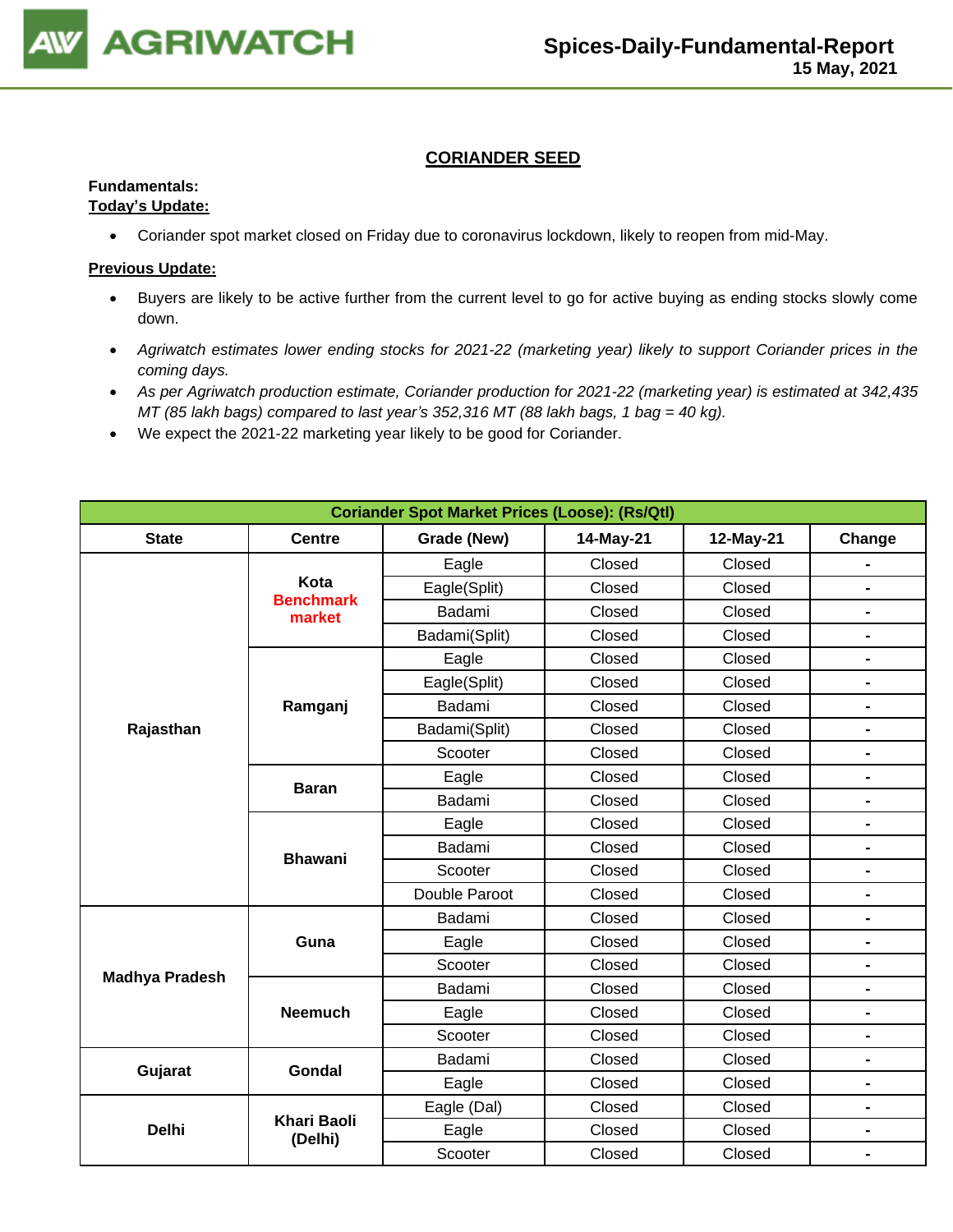

 **15 May, 2021**

| Arrival & Off-take in bags (1 bag = 40 kg) |                |               |           |           |                |  |  |
|--------------------------------------------|----------------|---------------|-----------|-----------|----------------|--|--|
| <b>State</b>                               |                | <b>Centre</b> | 14-May-21 | 12-May-21 | Change         |  |  |
|                                            | Kota           | Arrival       | Closed    | Closed    |                |  |  |
|                                            |                | Offtake       | Closed    | Closed    |                |  |  |
|                                            | Ramganj        | Arrival       | Closed    | Closed    |                |  |  |
| Rajasthan                                  |                | Offtake       | Closed    | Closed    |                |  |  |
|                                            |                | Arrival       | Closed    | Closed    |                |  |  |
|                                            | <b>Baran</b>   | Offtake       | Closed    | Closed    |                |  |  |
|                                            | <b>Bhawani</b> | Arrival       | Closed    | Closed    |                |  |  |
|                                            |                | Offtake       | Closed    | Closed    |                |  |  |
| <b>Madhya Pradesh</b>                      | Guna           | Arrival       | Closed    | Closed    |                |  |  |
|                                            |                | Offtake       | Closed    | Closed    | $\blacksquare$ |  |  |
|                                            |                | Arrival       | Closed    | Closed    | $\blacksquare$ |  |  |
|                                            | <b>Neemuch</b> | Offtake       | Closed    | Closed    |                |  |  |

#### **NCDEX-FUTURES MARKET**

| <b>Coriander</b> |       |      |      |      |       |        |             |       |           |
|------------------|-------|------|------|------|-------|--------|-------------|-------|-----------|
| <b>Contract</b>  | +/-\$ | Open | High | Low  | Close | Volume | Vol. Change | ΟI    | OI Change |
| May-21           | 24    | 6786 | 6910 | 6644 | 6810  | 740    | $-875$      | 425   | -440      |
| <b>Jun-21</b>    |       | 6870 | 6986 | 6856 | 6878  | 1,340  | $-1.495$    | 7.580 | 430       |
| July-21          |       | 6954 | 6954 | 6954 | 6954  |        |             |       |           |

| <b>Spread</b> | $May-21$                 | <b>Jun-21</b> | July-21 |
|---------------|--------------------------|---------------|---------|
| <b>Basis</b>  | $\overline{\phantom{a}}$ |               |         |
| May-21        |                          | 68            |         |
| <b>Jun-21</b> |                          |               | 76      |

NB: Spread was done by taking Spot prices of Average quality prices at Kota. Basis = Spot prices– Near month futures

#### **NCDEX- STOCK POSITION**

| <b>Stocks</b>                                                   | <b>Demat</b> | <b>In-Process</b> | Total          |
|-----------------------------------------------------------------|--------------|-------------------|----------------|
|                                                                 | 12.05.2021   | 12.05.2021        | 12.05.2021     |
| <b>Baran</b>                                                    |              | -                 | -              |
| Gondal                                                          | 3778         | ιU                | 3788           |
| Kota                                                            | 445          |                   | 455            |
| Ramganj                                                         | -            |                   | $\blacksquare$ |
| $\mathbf{r}$ and $\mathbf{r}$ and $\mathbf{r}$ and $\mathbf{r}$ |              |                   |                |

(**Quantity in MT)**

## **NCDEX Coriander EED Wise Stock Position Qty in MT on 10th May, 2021**

| <b>EED</b>   | Gondal | Kota  | Ramganj Mandi | <b>Total</b> |
|--------------|--------|-------|---------------|--------------|
| $10-Sep-21$  | 467    | 435   | $- -$         | 902          |
| $10-0ct-21$  | 2804   | 10    | $\sim$        | 2814         |
| $10$ -Nov-21 | 497    | $- -$ | $- -$         | 497          |
| <b>Total</b> | 3768   | 445   | $- -$         | 4213         |